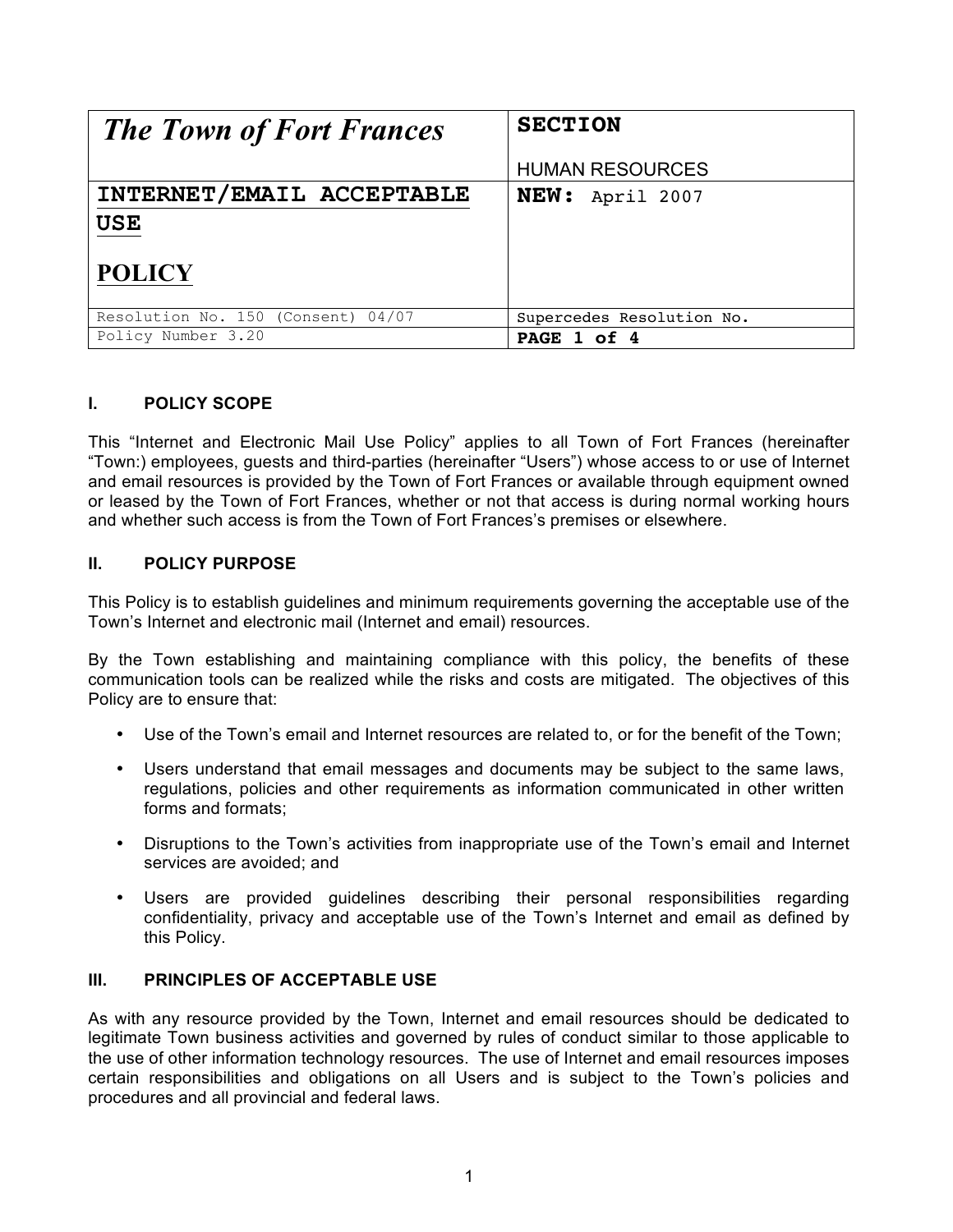Acceptable use must be legal and ethical. Acceptable use demonstrates respect for intellectual property, ownership of information, network system security mechanisms, and individuals' rights to privacy and freedom from intimidation, harassment, and unwarranted annoyance. Furthermore, the nature of email raises expectations for a timely response — all Users are urged to read and respond to all email in a prompt and courteous manner.

All Internet and email use shall:

- Respect and uphold the law, including provincial and federal laws and regulations and the laws of other jurisdictions;
- Comply with the Town's stated policies, procedures and standards;
- Be courteous and follow accepted standards of etiquette;
- Protect others' privacy and confidentiality;
- Reflect responsible use of email and Internet resources and;
- Use information technology resources efficiently and productively.

## **IV. ACCEPTABLE AND UNACCEPTABLE ACTIVITIES**

Acceptable Internet and email activities are those that conform to the purpose, goals, and mission of the Town and to each User's job duties and/or responsibilities. The following list, although not exhaustive, provides examples of *unacceptable* uses:

- Engaging in any illegal activity or using the Town's resources for any illegal purpose;
- Knowingly disseminating harassing, abusive, malicious, sexually explicit, threatening or illegal information, including jokes or cartoons;
- Using the Town's resources for purposes unrelated to the Town of Fort Frances's business activities, such as personal commercial use, advertisements, solicitations or promotions;
- Using the Town's resources to send messages expressing controversial, potentially offensive and/or defamatory comments of individuals, bodies corporate or groups including, but not limited to, religion, politics and social policies;
- Downloading or using the material, software or other intellectual property of others in violation of software licenses, copyright and trademark laws;
- Disclosing any passwords or security means and methods adopted by the Town;
- Allowing unauthorized persons to use the Town's computers or access the Town's network resources
- Attempting to circumvent any security measures put in place by the Town including attempting any unauthorized access to any data or information that is protected by passwords or other security measures
- Downloading or using any software not approved for use by the Town;
- Connecting any unauthorized equipment to the Town's network;